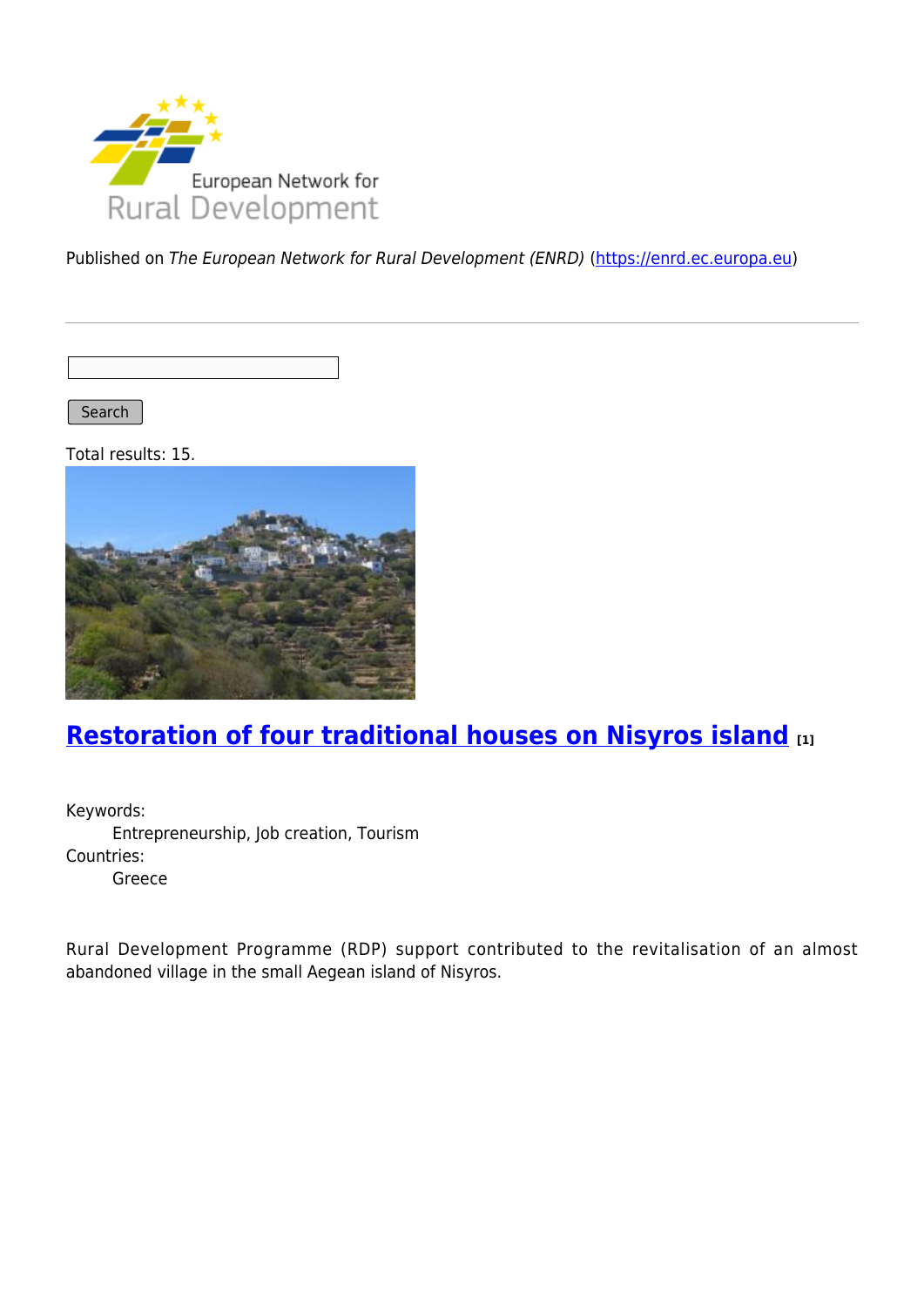

#### **[Eliana bakery upgrade](https://enrd.ec.europa.eu/projects-practice/eliana-bakery-upgrade_en) [2]**

Keywords:

Entrepreneurship, Food & Drink, Job creation, Rural business Countries:

Greece

A bakery in a small Aegean island used Rural Development Programme (RDP) support to modernise its workshop and expand its production capacity to provide high quality local products.



## **['Lejascini' – Construction of a primary processing facility for](https://enrd.ec.europa.eu/projects-practice/lejascini-construction-primary-processing-facility-grain-seeds_en) [grain seeds](https://enrd.ec.europa.eu/projects-practice/lejascini-construction-primary-processing-facility-grain-seeds_en) [3]**

Keywords:

Agriculture, Entrepreneurship, Farm restructuring/modernisation, Product quality, Young farmers

Countries:

Latvia

A young farmer used RDP investment support for the construction of a facility for primary processing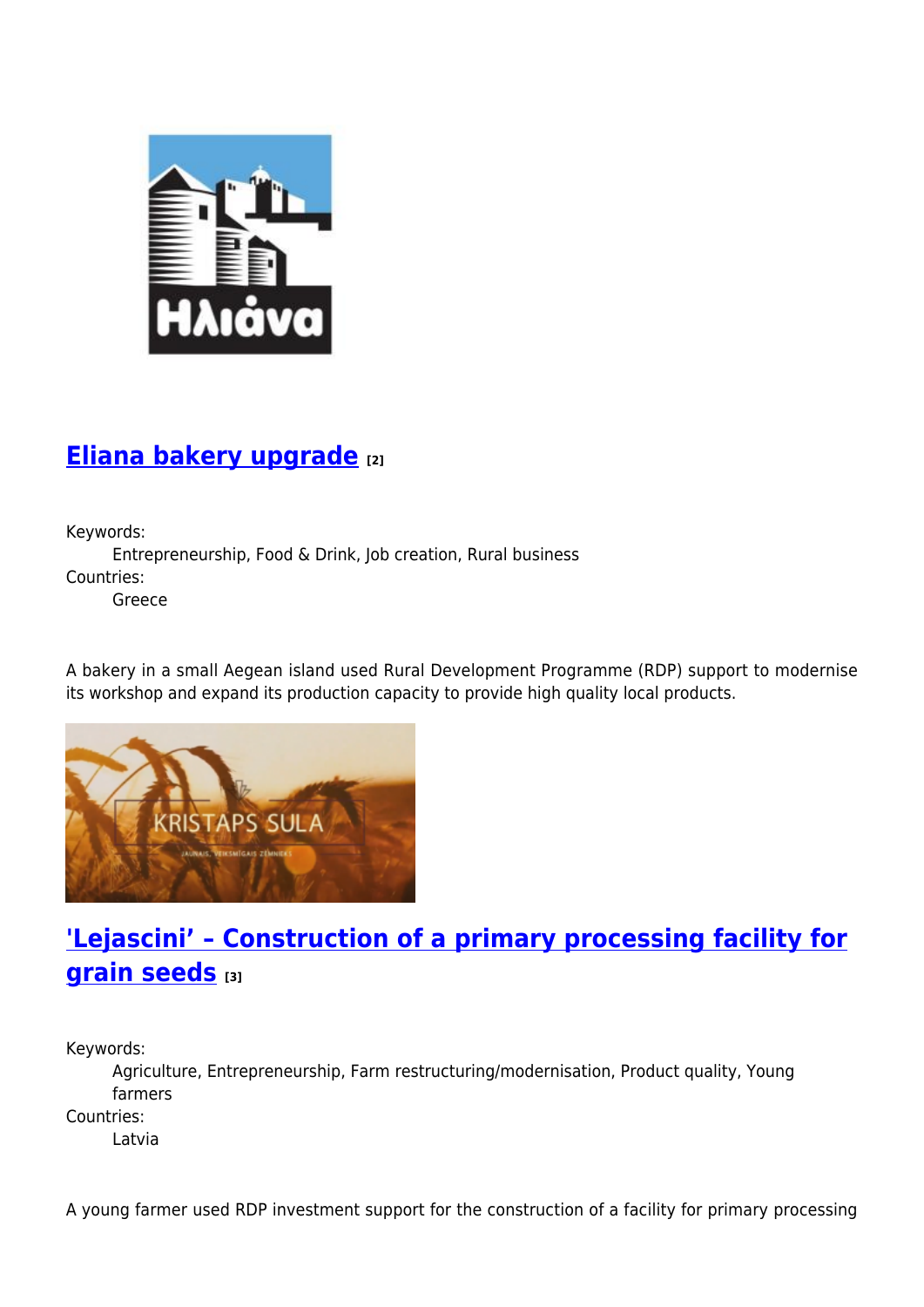of grain seeds.



#### **[Kriksi farm – investing in agricultural machinery for](https://enrd.ec.europa.eu/projects-practice/kriksi-farm-investing-agricultural-machinery-harvesting-animal-feed_en) [harvesting animal feed](https://enrd.ec.europa.eu/projects-practice/kriksi-farm-investing-agricultural-machinery-harvesting-animal-feed_en) [4]**

Keywords:

Agriculture, Energy efficiency, Farm restructuring/modernisation, Product quality Countries:

Latvia

An organic cattle breeding family farm used RDP investment support to acquire machinery for the efficient harvest of high-quality animal feed.



#### **[Setting up a modern seed processing complex](https://enrd.ec.europa.eu/projects-practice/setting-modern-seed-processing-complex_en) [5]**

Keywords:

Added value, Agriculture, Competitiveness, Farm restructuring/modernisation, Job creation, Producer groups, Product quality

Countries:

Latvia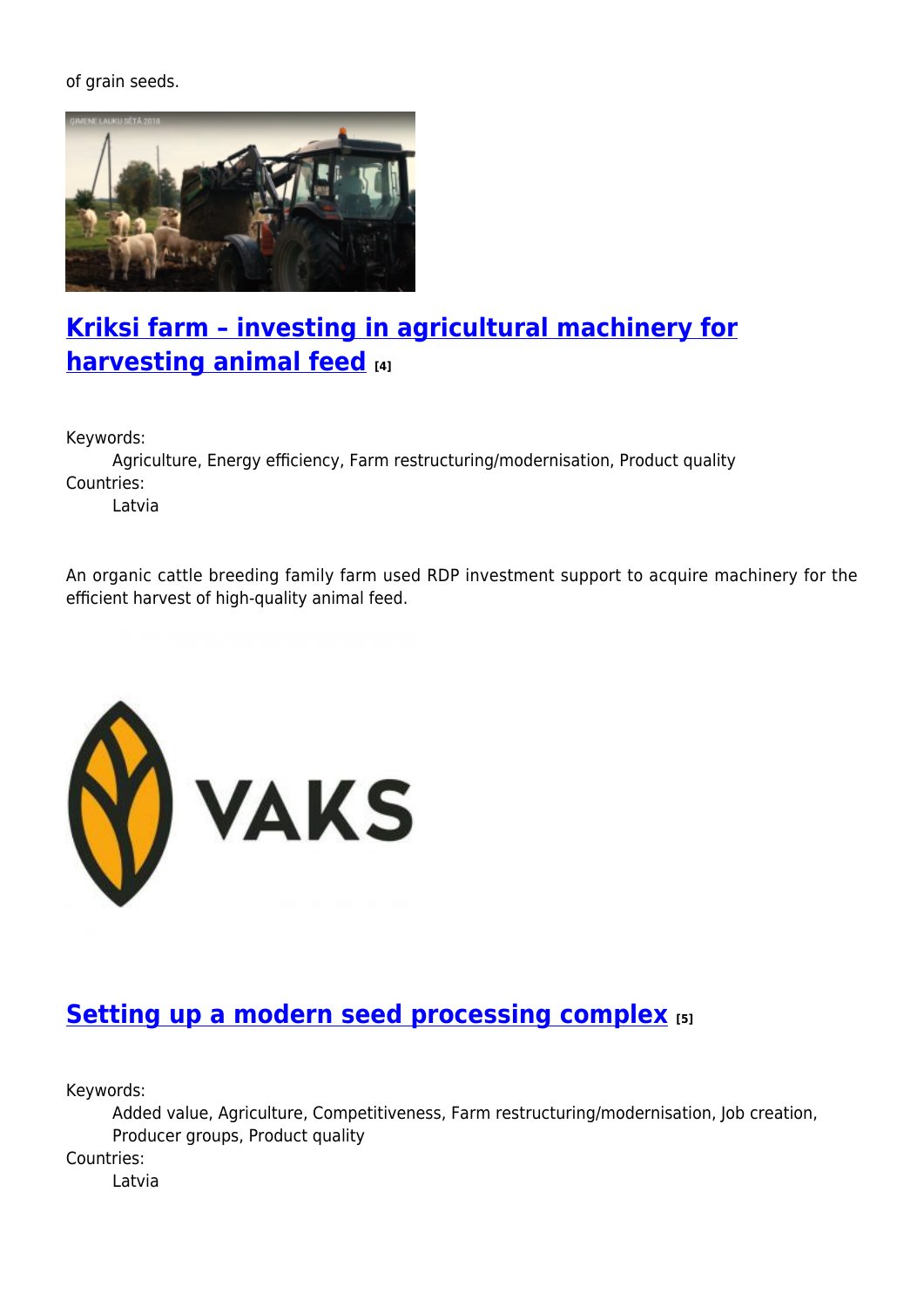A dynamic agricultural cooperative used Rural Development Programme support for the setting up of a modern seed processing facility in order to enhance its competitiveness.



# **[Expansion & modernisation of a sheep farm](https://enrd.ec.europa.eu/projects-practice/expansion-modernisation-sheep-farm_en) [6]**

Keywords:

Animal husbandry, Competitiveness, Entrepreneurship, Job creation, Organic farming Countries:

Bulgaria

A market-driven investment to increase a sheep farm's competitiveness, through the intensification of high quality organic milk production.



# **[Land Consolidation in St. Martin Wingertsberg's vineyards](https://enrd.ec.europa.eu/projects-practice/land-consolidation-st-martin-wingertsbergs-vineyards_en) [7]**

Keywords:

Agriculture, Environmental protection, Farm restructuring/modernisation, Protected areas, Sustainability, Tourism

Countries:

Germany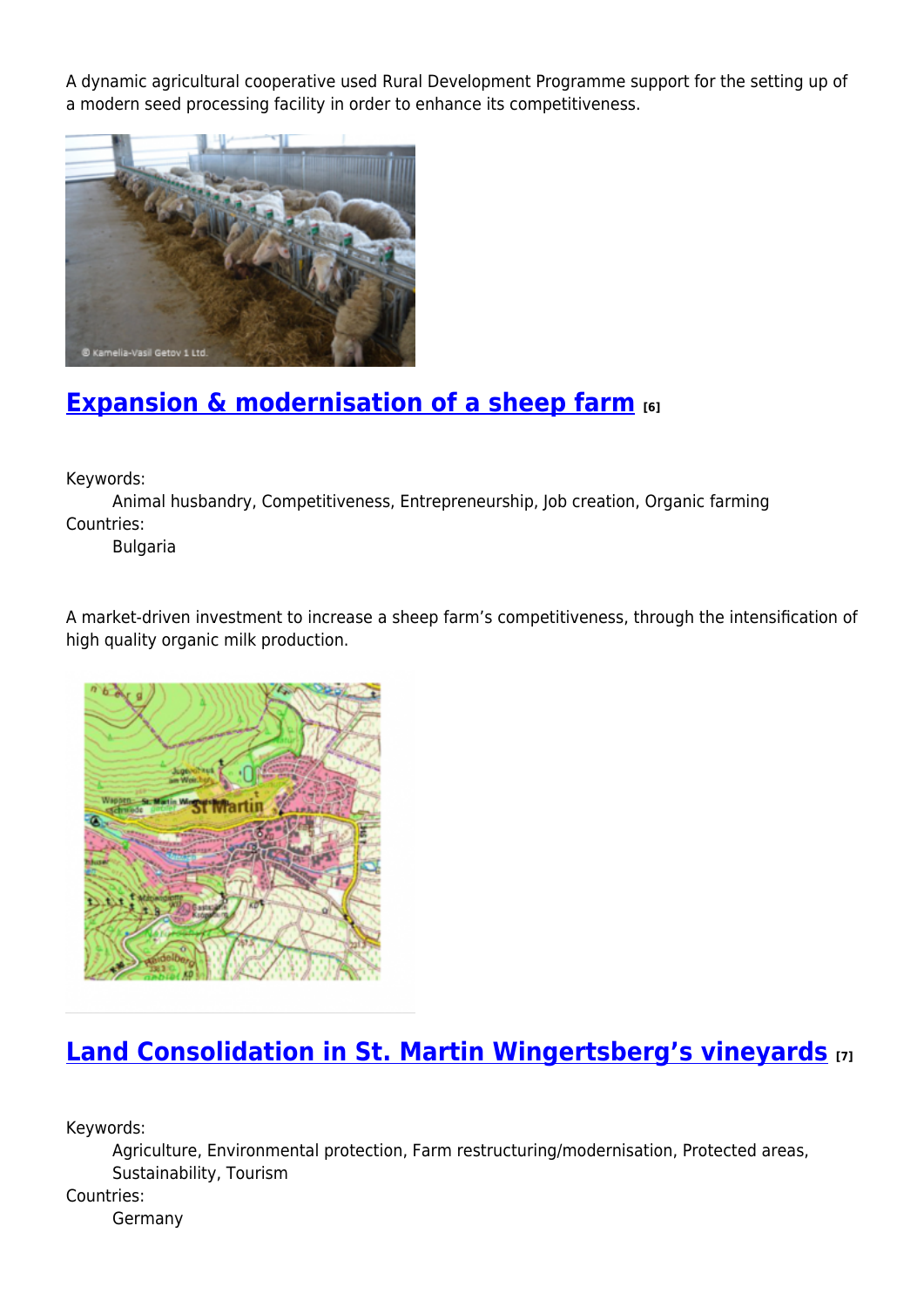A land consolidation project helped restore the functionality of vineyard terraces and thus maintained a landscape which is a habitat of rare species.



## **[Investing in a unit for processing, pasteurisation and](https://enrd.ec.europa.eu/projects-practice/investing-unit-processing-pasteurisation-and-storage-liquid-eggs_en) [storage of liquid eggs](https://enrd.ec.europa.eu/projects-practice/investing-unit-processing-pasteurisation-and-storage-liquid-eggs_en)** [8]

Keywords:

Added value, Animal husbandry, Competitiveness, Diversification, Entrepreneurship, Farm restructuring/modernisation, Job creation, Rural business

Countries:

Bulgaria

A modern hen farm producing eggs for human consumption, set up a new unit to process non commercial eggs and therefore increase its competitiveness.



#### **[SIA - "Positive Foods"](https://enrd.ec.europa.eu/projects-practice/sia-positive-foods_en) [9]**

Keywords:

Competitiveness, Entrepreneurship, Job creation, Rural SMEs, Women Countries:

Latvia

RDP support enabled a home-based business that sells quality vegetarian food products to increase its production capacity and reach out to an international market.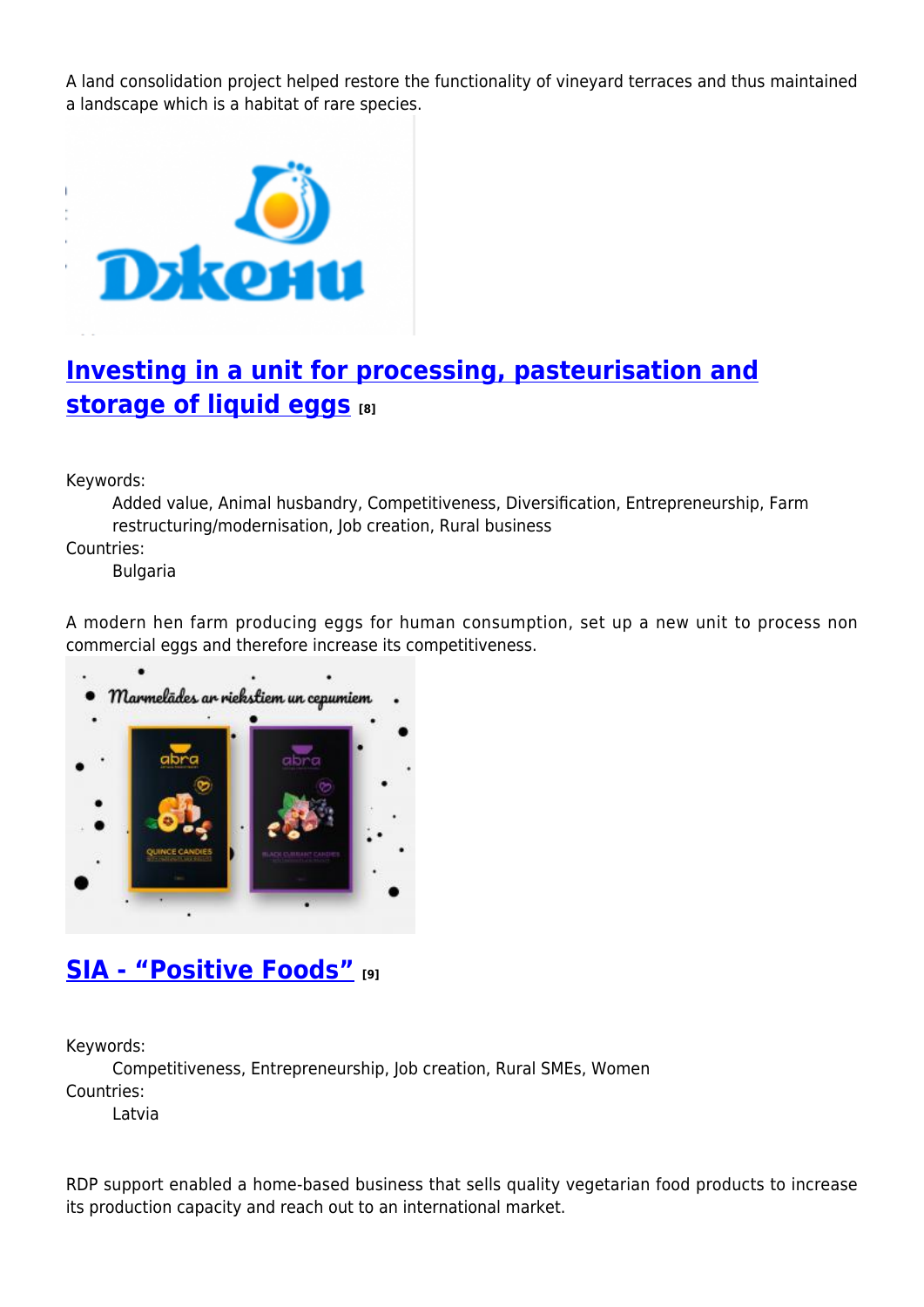

## **[Supporting the modernisation of a poultry farm](https://enrd.ec.europa.eu/projects-practice/supporting-modernisation-poultry-farm_en) [10]**

Keywords:

Animal husbandry, Animal welfare, Competitiveness, Energy efficiency, Entrepreneurship, Farm restructuring/modernisation, Job creation

Countries:

**Pages**

Bulgaria

Modernization of a poultry farm by installing new, laying hen equipment and by renovating the production buildings.

**1**

 $2$  [11]

 $next$  [11]

[last »](https://enrd.ec.europa.eu/projects-practice/_en?page=1&project_keywords_filter=19753&%3Bamp%3Bproject_country=All&%3Bamp%3Bfield_enrd_prj_measure_tid=All&%3Bamp%3Bfield_enrd_prj_focus_area_tid=All&%3Bamp%3Bf%5B0%5D=im_field_enrd_prj_keywords%3A19741&%3Bf%5B0%5D=im_field_enrd_prj_keywords%3A19733&f%5B0%5D=sm_enrd_eu_countries%3AItaly&f%5B1%5D=sm_enrd_eu_countries%3AGermany&f%5B2%5D=im_field_enrd_prj_keywords%3A20674&f%5B3%5D=im_field_enrd_prj_keywords%3A19755&f%5B4%5D=im_field_enrd_prj_keywords%3A19729&f%5B5%5D=im_field_enrd_prj_keywords%3A19762&f%5B6%5D=sm_enrd_eu_countries%3ABulgaria&f%5B7%5D=im_field_enrd_prj_focus_area%3A17115&f%5B8%5D=im_field_enrd_prj_measure%3A17097&f%5B9%5D=sm_enrd_eu_countries%3ALatvia&f%5B10%5D=im_field_enrd_prj_keywords%3A20466&f%5B11%5D=im_field_enrd_prj_keywords%3A19720&f%5B12%5D=im_field_enrd_prj_keywords%3A19728&f%5B13%5D=im_field_enrd_prj_focus_area%3A17127&f%5B14%5D=im_field_enrd_prj_keywords%3A19722&f%5B15%5D=sm_enrd_eu_countries%3AGreece&f%5B16%5D=im_field_enrd_prj_measure%3A17095&f%5B17%5D=im_field_enrd_prj_keywords%3A19754) [11]

#### **Source URL:**

https://enrd.ec.europa.eu/projects-practice/\_en?project\_keywords\_filter=19753&amp%3Bamp%3Bproject\_country=All &amp%3Bamp%3Bfield\_enrd\_prj\_measure\_tid=All&amp%3Bamp%3Bfield\_enrd\_prj\_focus\_area\_tid=All&amp%3Bamp %3Bf%5B0%5D=im\_field\_enrd\_prj\_keywords%3A19741&amp%3Bf%5B0%5D=im\_field\_enrd\_prj\_keywords%3A19733& f%5B0%5D=sm\_enrd\_eu\_countries%3AItaly&f%5B1%5D=sm\_enrd\_eu\_countries%3AGermany&f%5B2%5D=im\_field\_e nrd prj keywords%3A20674&f%5B3%5D=im\_field\_enrd\_prj\_keywords%3A19755&f%5B4%5D=im\_field\_enrd\_prj\_keyw ords%3A19729&f%5B5%5D=im\_field\_enrd\_prj\_keywords%3A19762&f%5B6%5D=sm\_enrd\_eu\_countries%3ABulgaria& f%5B7%5D=im\_field\_enrd\_prj\_focus\_area%3A17115&f%5B8%5D=im\_field\_enrd\_prj\_measure%3A17097&f%5B9%5D= sm\_enrd\_eu\_countries%3ALatvia&f%5B10%5D=im\_field\_enrd\_prj\_keywords%3A20466&f%5B11%5D=im\_field\_enrd\_pr j keywords%3A19720&f%5B12%5D=im field enrd prj keywords%3A19728&f%5B13%5D=im field enrd prj focus are a%3A17127&f%5B14%5D=im\_field\_enrd\_prj\_keywords%3A19722&f%5B15%5D=sm\_enrd\_eu\_countries%3AGreece&f %5B16%5D=im\_field\_enrd\_prj\_measure%3A17095&f%5B17%5D=im\_field\_enrd\_prj\_keywords%3A19754

#### **Links**

- [1] https://enrd.ec.europa.eu/projects-practice/restoration-four-traditional-houses-nisyros-island\_en
- [2] https://enrd.ec.europa.eu/projects-practice/eliana-bakery-upgrade\_en
- [3] https://enrd.ec.europa.eu/projects-practice/lejascini-construction-primary-processing-facility-grain-seeds\_en
- [4] https://enrd.ec.europa.eu/projects-practice/kriksi-farm-investing-agricultural-machinery-harvesting-animal-feed\_en